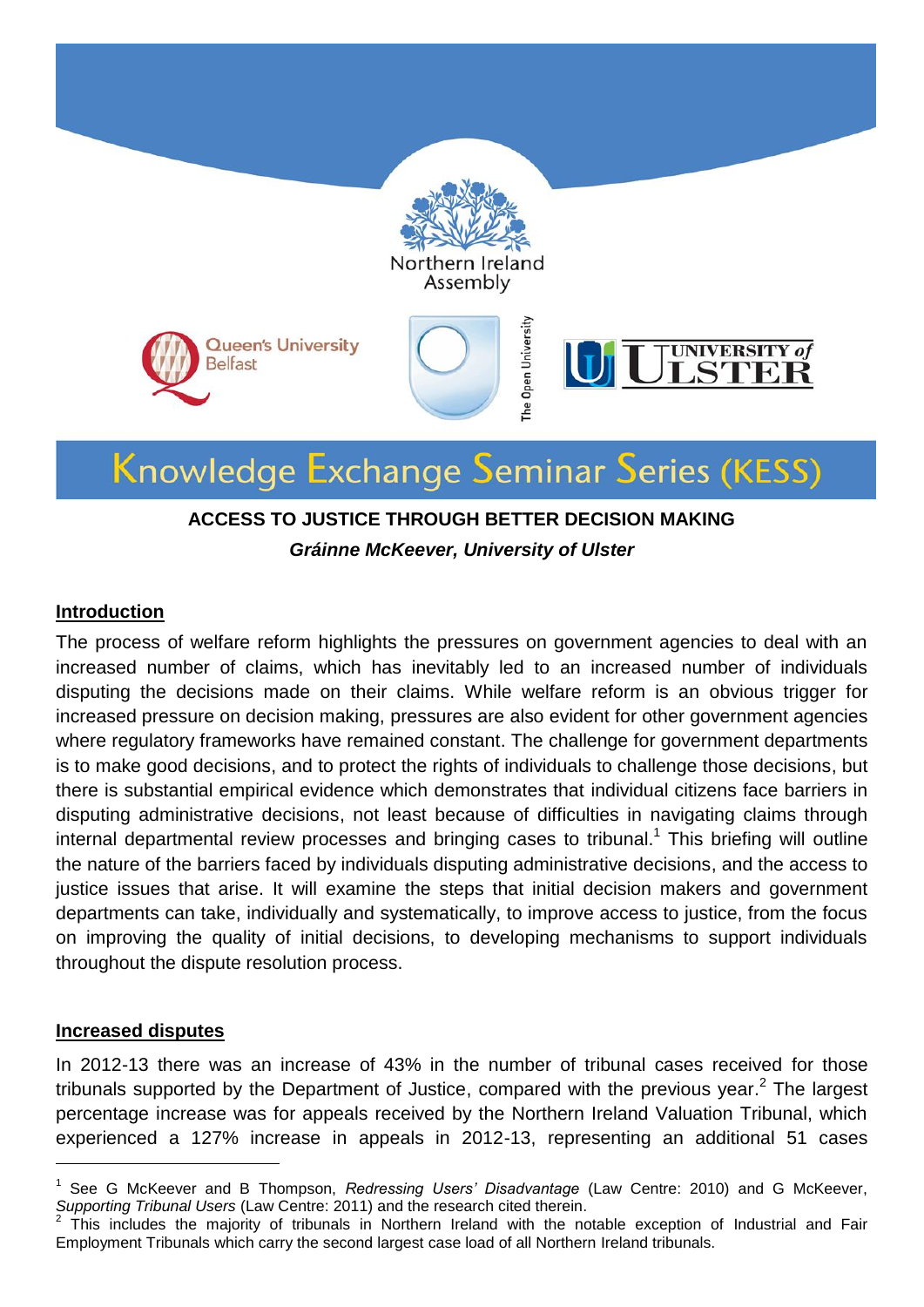compared to 2011-12, an increase attributable to new 'empty homes' legislation.<sup>3</sup> The largest increase in case numbers was experienced by the Appeals Tribunal, with an additional 7,719 social security and child support cases received in 2012-13, constituting an increase of 51% of appeals compared with 2011-12. This increase is attributed to the increasing number of appeals relating to employment and support allowance (ESA).<sup>4</sup>

While challenges tend to reduce as new legislation beds down, external pressures beyond the control of administrative decision makers can also lead to increased numbers of decisions being challenged. The Special Educational Needs and Disability Tribunal (SENDIST) has seen a 26% increase in the number of appeals received during 2012-13, compared with 2011-12, with no obvious reason for this increase.<sup>5</sup> The Office of Industrial and Fair Employment Tribunals has recorded an overall decrease of 3% in the number of tribunal claims registered in 2012-13 compared to the previous year,<sup>6</sup> but the numbers of unfair dismissal and redundancy related complaints continue to be high – a fact attributed to the "challenges still facing the Northern Ireland labour market"<sup>7</sup> – and a reduction in registered claims before the Fair Employment Tribunal has been offset by an increase in claims before the Industrial Tribunal.<sup>8</sup>

#### **Barriers to resolving disputes**

It is important to realise that tribunal statistics represent only a portion of disputes raised, since the appeal is only one part of the dispute resolution process and may not be accessed by all those who dispute decisions. Research on the experiences of individuals disputing administrative (and employment) decisions has established that difficulties can arise at each stage of the dispute resolution process, from the initial decision through to the final appeal. These difficulties can be categorised as intellectual, practical and emotional barriers.<sup>9</sup>

**Intellectual barriers** exist where individuals have difficulty in understanding how dispute resolution processes work. These individuals struggle with understanding what is required of them and how they can progress their case within an unfamiliar system. The intellectual barriers can begin with the initial process used by decision makers to gather information, particularly in relation to social security claim forms, and social security appellants attribute the complexity of claim forms to their reasons for ending up at an appeal tribunal. Navigating through the internal departmental dispute process can also present intellectual barriers, particularly where individuals do not understand the reason/s for the initial decision. The research indicates that those who dispute administrative decisions are often unaware that the dispute raises legal as well as factual issues and where this is the case individuals tend not to seek assistance with the legal issues, which can reduce their ability to participate in the legal arguments that are under dispute. The intellectual barriers at tribunal hearing can mimic those of the decision making process: the language used, the formality of proceedings, the need to address certain issues and disregard others. Different

1

<sup>3</sup> NICTS Annual Report and Accounts 2012-13, p 16.

<sup>4</sup> NICTS, *Annual Report and Accounts 2012-13*, p 17.

<sup>5</sup> NICTS, *Annual Report and Accounts 2012-13*, p 17. During 2012-13 102 appeals were received, compared to 81 appeals received in 2011-12.

<sup>6</sup> During 2012-13 there were 2,722 claims registered, compared with 2,810 claims registered in 2011-12, a decrease of 88 claims: OITFET Annual Report 2012-13, p 2.

<sup>7</sup> OITFET Annual Report 2012-13, p 2.

<sup>8</sup> OITFET Annual Report 2012-13, p 12.

<sup>9</sup> G McKeever, "A ladder of legal participation for tribunal users" [2013] *Public Law* 575.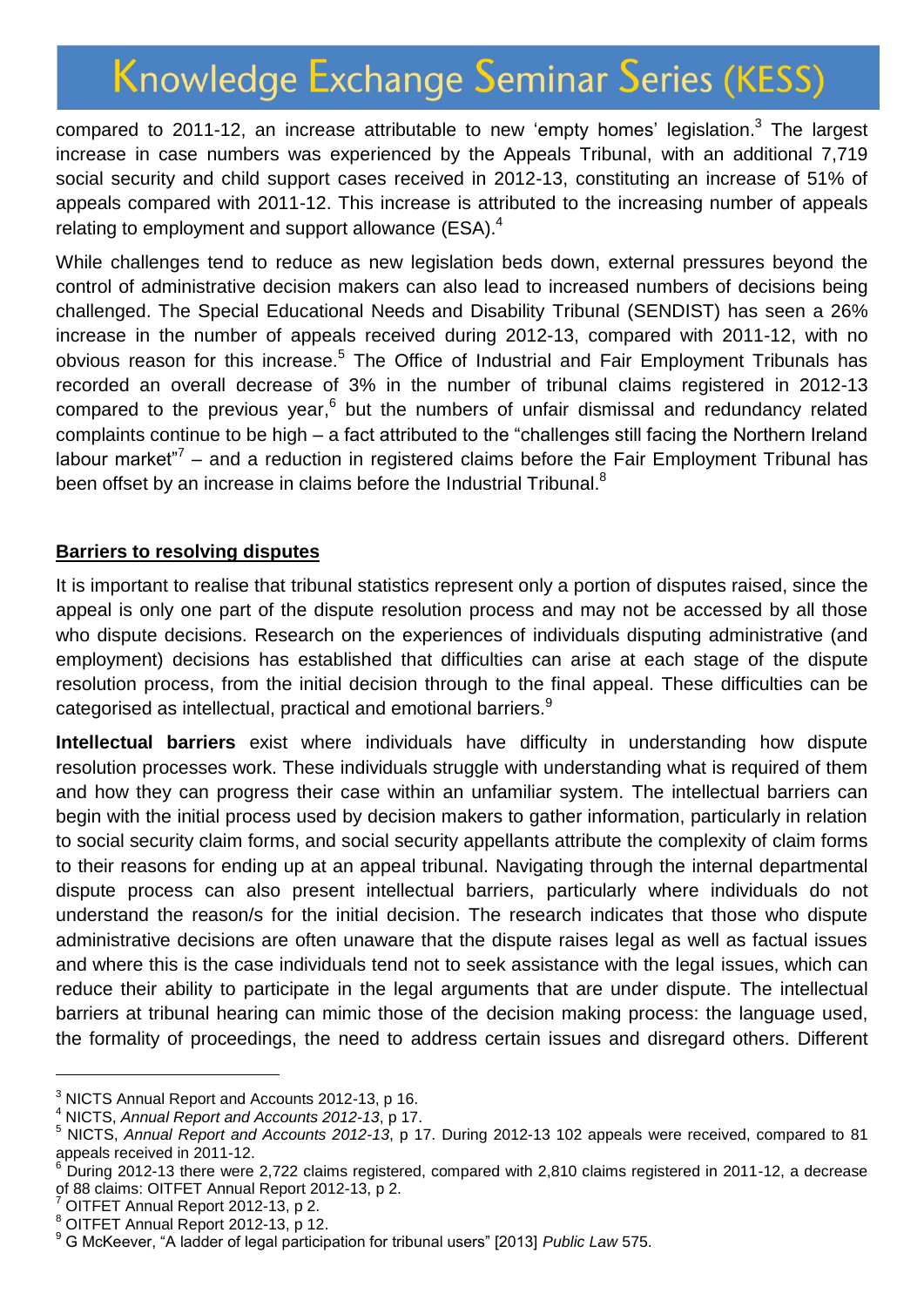forms of assistance have been developed to help users overcome these intellectual barriers, of which the most successful tend to be individualised support. Written information is not universally useful, and (in general) the more dense, technical and voluminous the information, the less likely it is to be able to break down intellectual barriers. Overall, however, where intellectual barriers are reduced, the more participative the dispute resolution process is for the user.

**Practical barriers** are those faced by individuals in accessing practical help in resolving their disputes. Where practical support is available, the effect is often to reduce or overcome intellectual and emotional barriers. This practical support is required at each of the different stages of the dispute resolution process, beginning with the initial information required by decision makers and continuing through to the tribunal hearing. Practical barriers can take the form of financial barriers: in securing independent evidence to corroborate claims, and accessing specialist advice and assistance. The success or failure of an appeal can turn on the evidence used to substantiate a claim, but the costs of obtaining this may be prohibitive. Specialist advice and assistance can also be inaccessible, creating an inequality of arms between legally unassisted individuals and legally assisted decision makers. Dispute resolution, including the tribunal experience, is intended to be informal and to avoid the need to rely on legal advice, but the reality for individuals is often that the process is not informal, and that they are disadvantaged by the lack of legal or specialist assistance. The absence of assistance can deter individuals from progressing their disputes but may also assist users to resolve disputes informally rather than at tribunal. Perversely, practical barriers may also arise where legal assistance becomes the problem: where the user is unable to participate in the tribunal hearing because the lawyers have taken over. Overall, however, the research suggests that practical barriers can be overcome with specialist (but not necessarily legal) advice and assistance, where the user remains central to the process.

**Emotional barriers** are connected to the basic fact that, for most individuals, the issue under dispute is likely to be one of fundamental importance in their lives, but the barriers go beyond this and become an aspect of the dispute resolution process itself. Individuals have described their experiences of different stages of dispute resolution as inducing fear, helplessness, nausea, anger and stress leading to an absence of trust in decision makers, and reducing the likelihood that individuals will be able to participate effectively in the resolution of their dispute. Levels of need vary but a common theme in the research is a desire by individuals for some support: someone to guide them through the process. Where support is available individuals describe feelings of relief as anxieties are dissipated, and a consequent increase in confidence that enables them to engage fully with decision makers.

The challenge is not to rid the system of disputes but to ensure better decision making at each stage of the dispute resolution process so that fewer disputes arise. Part of this involves facilitating the participation of those seeking a decision, and enabling them to overcome the barriers they face. This, in turn, will generate better information for the decision maker, enabling a better decision to be made, ensuring that access to justice is improved. Given that the largest tribunal caseload is for social security appeals, and in the face of substantial changes to social security entitlements under the Welfare Reform Bill, it is likely that the greatest challenges in ensuring better decision making over the next few years will be faced by DSD decision makers and social security appeal tribunals. The analysis of decision-making will therefore identify specific issues for this area of administrative justice, but the recommendations which flow from the analysis will be applicable to other areas of decision making as well.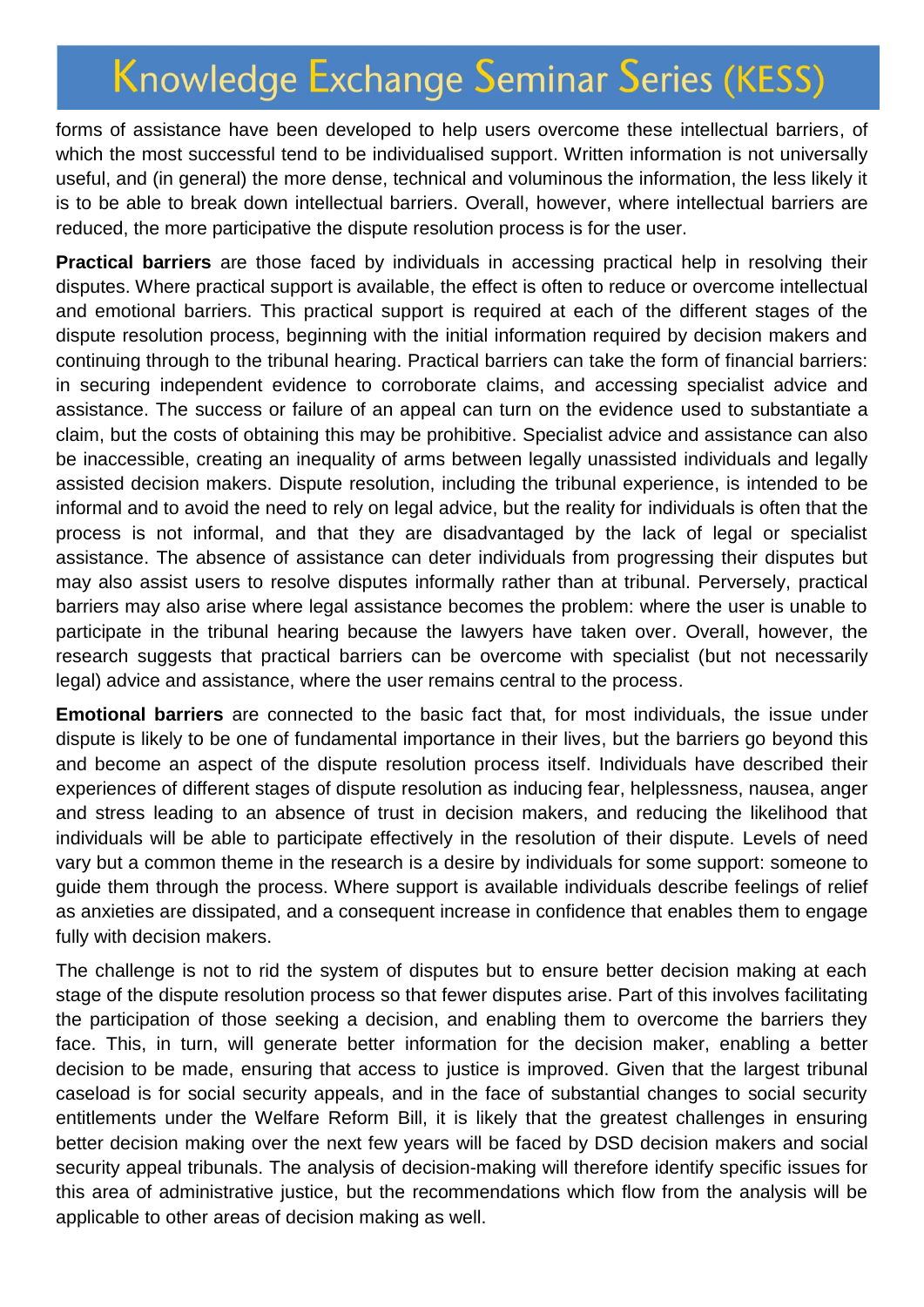#### **Improving decision making**

• Initial claim forms

The starting point for improving decision making has to be the process by which information on the claim is gathered. While administrative efficiency is a necessary goal, it is also the case that the probative value of evidence used to make administrative decisions will, by and large, determine the quality of those decisions, since good decisions rely on good evidence. The goal is to get enough information to make a reasonable decision: too much and the efficiency costs are lost; too little and the quality of the decision is compromised. Research by Genn and Thomas examined the effect of the form of the tribunal hearing (paper or oral) on case outcomes, and revealed that the same DLA case considered at an oral hearing was 2.5 times more likely to succeed than on a paper hearing. What was perhaps more interesting is that the added value of the oral hearing could be almost replicated where the evidence obtained through an oral hearing was added as a written supplement to the paper hearing, in which case the appeal outcome for the oral and the supplemented paper hearings were very similar: 60 per cent success rate at oral hearing and 50 per cent success rate at the supplemented paper hearing. The researchers' conclusion was that the DLA claim form – on which the paper hearing was largely based – was an inadequate means of providing the necessary information to determine the claim, effectively preventing "fair and sound decision-making at the first tier decision-making level at DWP", with consequently similar limitations applying to tribunal decisions on paper hearings.<sup>10</sup> In *AR v SSWP (ESA)* the Upper Tribunal in Britain commented specifically on the paucity of evidence available to decision makers to determine if a claimant was able to mobilise with the use of a wheelchair, noting that the question in the ESA claim form did not reflect the descriptor it was designed to assess.<sup>11</sup>

*Recommendation 1: identify the gaps in initial information gathering by mapping the new information that is received through the dispute resolution processes against the reasons for overturning initial decisions.*

• Focused evidence gathering

Departmental decision makers, whether on an initial decision or on reconsideration of that decision, may be able to seek specific evidence from claimants. This creates the opportunity to focus on gathering evidence to meet the evidential gaps that exist. Where claim forms do not elicit the necessary information, decision makers will need to be trained to compensate for these inadequacies. Focused evidence gathering may also need to take account of difficulties individuals may have in participating in the decision making process. The Upper Tribunal has found that the difficulties experienced by claimants with mental health problems mean that they (as a class) are put at a substantial disadvantage by the present practice of the Department for Work and Pensions towards obtaining further medical evidence in the assessment of their entitlement to ESA, putting the Secretary of State in breach of his equality duty to make reasonable adjustments. 12

*Recommendation 2: train decision makers to identify the evidence gaps and to seek specific evidence from claimants to fill this gap.*

-

<sup>10</sup> H Genn & C Thomas, *Tribunal Decision-making: An Empirical Study* (UCL Judicial Institute Discussion Paper, 2013) p 13.

<sup>[2013]</sup> UKUT 0417 (AAC), para. 12.

<sup>12</sup> *MM & DM v Secretary of State for Work & Pensions* [2013] UKUT 0259 (AAC), para.s 131-132.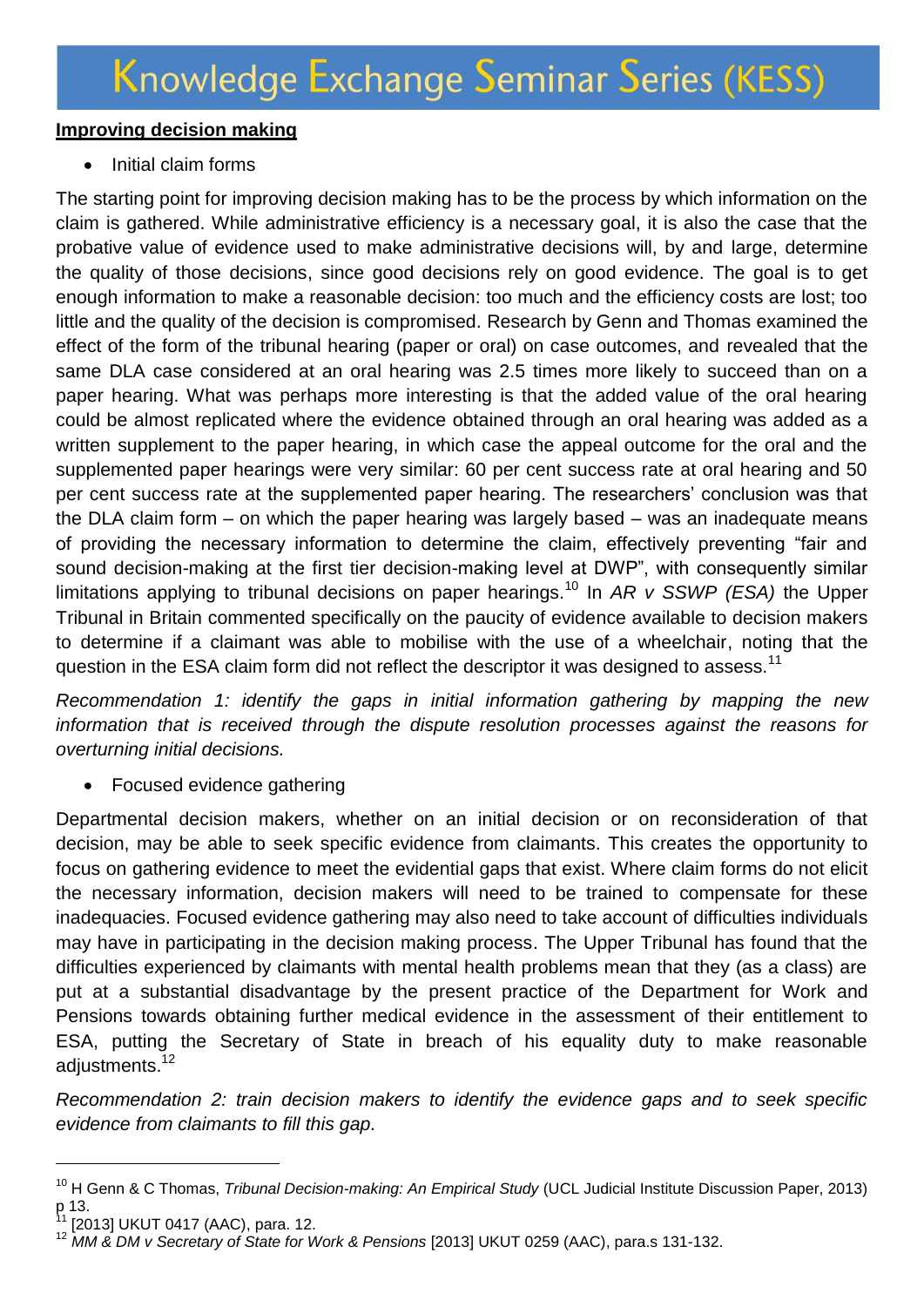### • Quality of evidence

The probative value of evidence will depend on its quality, but where there is (in effect) a monopoly on the provision of evidence, decision makers will still have to rely on this evidence even where it is of poor quality. In Britain, the high volume of complaints – including by parliamentary committees and watchdogs – about external medical assessments for ESA has not reduced their evidential importance to decision makers. In Northern Ireland, social security decision making has been found to be of a higher standard that the equivalent decision making processes in Britain, but this finding was partly based on DSD using in-house medical assessors; medical assessment has been outsourced since June 2011.<sup>13</sup> The onus is on claimants to counter the credibility of a departmental assessment by providing an assessment by their own medical practitioner but claimants may face difficulties in securing this evidence, partly through cost but also where medical practitioners object to acting as gate-keepers to the system.

*Recommendation 3: ensure that decision makers have access to high quality subject-specific evidence, and support claimant access to additional corroborative evidence where this is required.*

Explaining the reasons for the decision

At the outset, claimants should be aware of the assessment criteria for the entitlement they are claiming. For ESA, for example, claimants are assessed against a list of functional indicators which have different scores for different functions, but claimants are not provided with this list and so a decision telling them that they have scored less than the required 15 points is often meaningless. There is evidence that social security claimants dispute the decision on their claim because, *inter alia*, they disagree with it, without understanding why the decision has been made, and that it is not until the decision is explained to them by a tribunal panel that they can understand it. There are, inevitably, challenges in personalising huge numbers of decisions in such a way that claimants understand them but, equally, using tribunals as a means of communicating the explanation to claimants is an even less efficient measure.

*Recommendation 4: develop improved models of communication to help claimants understand departmental decisions, including providing claimants with the full criteria to be used to assess their claims as part of the explanation of the decision.*

• Tribunal feedback

Where tribunals overturn the original decision, decision makers need to understand why, particularly where there are large volumes of decisions being overturned. There are different means of achieving this including, on an individual level, where the department's representative attends the tribunal hearing and receives an explanation of the tribunal's decision, and, on a systematic level, the department conducts an analysis of the different reasons for decisions being overturned to identify any learning for initial decision makers.

*Recommendation 5: identify the best means for decision makers to understand the reasons for tribunal decisions and ensure these reasons are fed back into the initial decision making process.*

• Oversight of the system

-

Improvements in decision making are made within a system of administrative justice, and the value of establishing an overview of how well that system is functioning has been demonstrated by

<sup>&</sup>lt;sup>13</sup> M Harrington, An Independent Review of the Work Capability Assessment for Northern Ireland (2011).